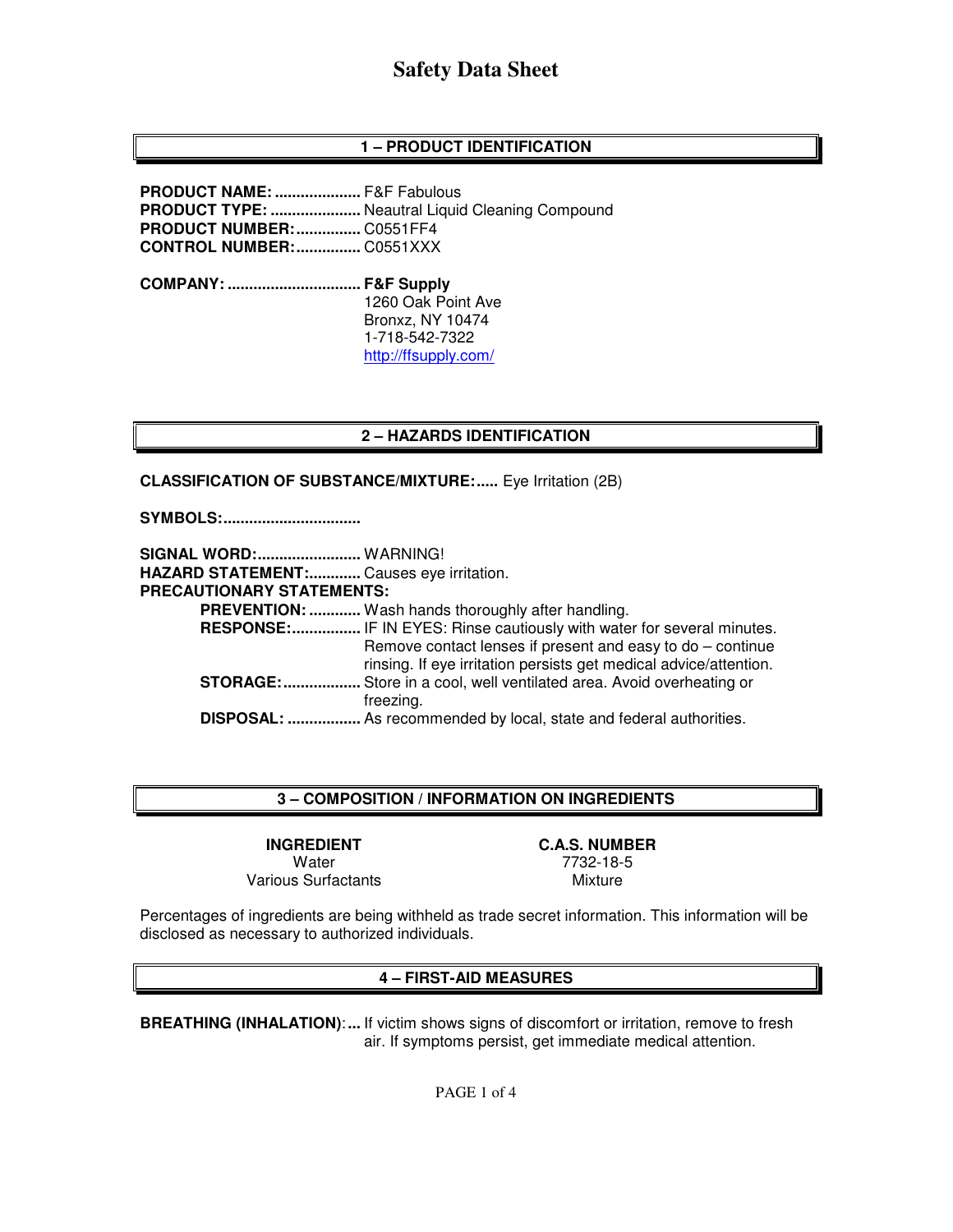| <b>SWALLOWING (INGESTION):.</b> DO NOT INDUCE VOMITING! Drink a large quantity of water or                                                                                         |
|------------------------------------------------------------------------------------------------------------------------------------------------------------------------------------|
| milk. Do not attempt to give liquids to an unconscious person.                                                                                                                     |
| Get immediate medical attention!                                                                                                                                                   |
|                                                                                                                                                                                    |
| minutes. If irritation persists, consult a physician.                                                                                                                              |
| <b>SKIN (DERMAL): </b> Flush from skin and clothing with large amounts of fresh water. If<br>irratation persists, consult physician. Wash contaminated clothing<br>before wearing. |
|                                                                                                                                                                                    |

### **5 – FIRE-FIGHTING MEASURES**

**FLASHPOINT: ...........................** This product is non-flammable.

**EXTINGUISHING MEDIA:.........** This product is non-flammable. Use extinguishing media suitable for materials already burning.

**SPECIAL FIRE FIGHTING PROCEDURES: ............** Firefighters working in areas where this product is present should be equipped with an approved, fully enclosed SCBA.

**UNUSUAL FIRE AND EXPLOSION HAZARDS: ......** None known.

#### **6 – ACCIDENTAL RELEASE MEASURES**

**SPILL PROCEDURES: .............** Dike to prevent spillage into streams or sewer systems. Consult local, state and federal authorities.

**WASTE DISPOSAL: .................** As recommended by local, state and federal authorities.

#### **7 – HANDLING and STORAGE**

**STORAGE: ................................** Store in a cool, well ventilated area. Avoid overheating or freezing. **HANDLING: ...............................** Do not place this product in an unmarked container. Avoid eye contact. Spilled material is slippery.

#### **8 – EXPOSURE CONTROLS / PERSONAL PROTECTION**

**RESPIRATORY PROTECTION: Not usually needed. Vapors not normally harmful. PROTECTIVE CLOTHING:.......** Special protection not usually needed. Wear eye protection if product is likely to splash. **ADDITIONAL MEASURES: ......** Do not place this product in an unmarked container. Avoid eye contact. Spilled material is slippery.

#### **INGREDIENT C.A.S. NUMBER PEL**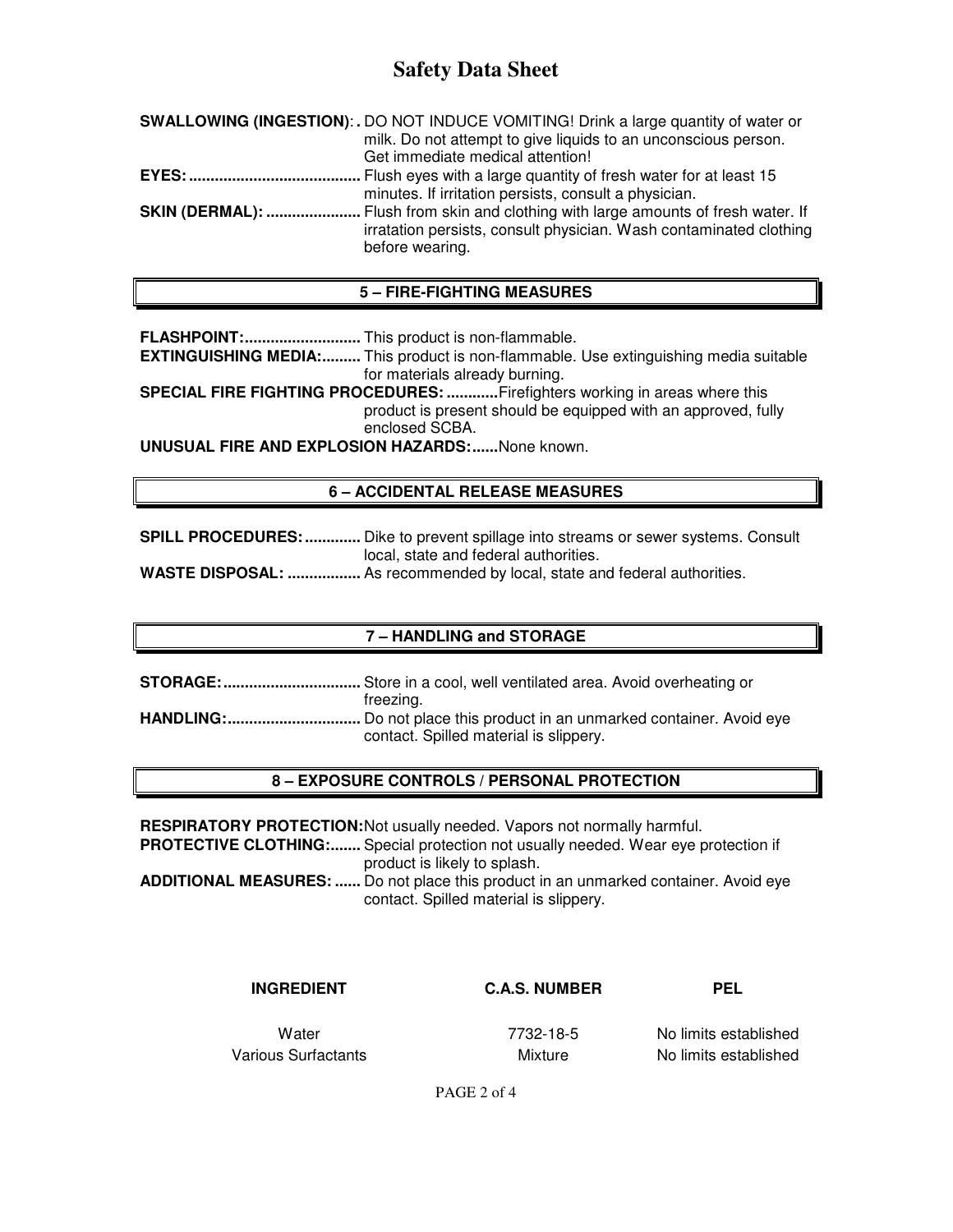#### **9 – PHYSICAL / CHEMICAL PROPERITES**

**APPEARANCE & ODOR: .........** Purple transparent liquid, pleasantly scented. **ODOR THRESHOLD: ...............** N/A **pH: .............................................** 6.5-7.5 **MELTING POINT: .....................** 210 degrees F. **FREEZING POINT: ...................** N/A **BOILING POINT:.......................** 210 degrees F. **BOILING POINT RANGE:......... N/A FLASHPOINT: ...........................** This product is non-flammable. **EVAPORATION RATE: .............. N/A FLAMMABILITY (solid/gas):....** N/A **EXPLOSION LIMITS: ................** N/A **VAPOR PRESSURE: ................** N/A **VAPOR DENSITY (AIR=1): .......** Greater than 1. **SPECIFIC GRAVITY: ................** 1.00 **SOLUBILITY IN WATER: .........** Completely soluble. **PARTITION COEFFICIENT: .....** N/A **AUTO-IGNITION TEMPERATURE: ..........................** N/A **DECOMPOSITION TEMPERATURE: ......................** N/A **VISCOSITY: ..............................** Water thin

#### **10 – STABILITY and REACTIVITY**

**STABILITY: ...............................** Stable under normal conditions. **HAZARDOUS DECOMP.: .........** This product not known to polymerize. **INCOMPATIBILITY: ..................** Do not mix with other chemicals.

### **11 – TOXICOLOGICAL INFORMATION**

**ROUTE(S) OF ENTRY: .............** Ingestion. Not likely to be inhaled in dangerous amounts. **LISTED CARCINOGEN: ...........** None over 0.1%. Not listed by IARC, NTP or OSHA. **MEDICAL CONDITION AGGRAVATED: ..................** May aggravate pre-existing dermatitis. **INHALATION: ............................** Not likely to be inhaled in hazardous amounts. Maintain adequate ventilation in the work area. **INGESTION: ..............................** This material can cause irritation to the stomach and esophagus if ingested. **EYES: ........................................** May cause eye irritation. **SKIN (DERMAL): .......................** Not likely to irritate. Prolonged exposure to undiluted product may cause irritation. **ACUTE TOXICITY\* (ORAL):…… .............................** >2000 mg/kg **ACUTE TOXICITY\* (DERMAL):.. .............................** >2000 mg/kg **ACUTE TOXCITY\* (INHALATION): ..........................** >20,000 ppm V (Gas), >20 mg/l (Vapor), >5

mg/l (Dust)

**\***Determined using the additivity formula for mixtures (GHS Purple Book, 3.1.3.6)